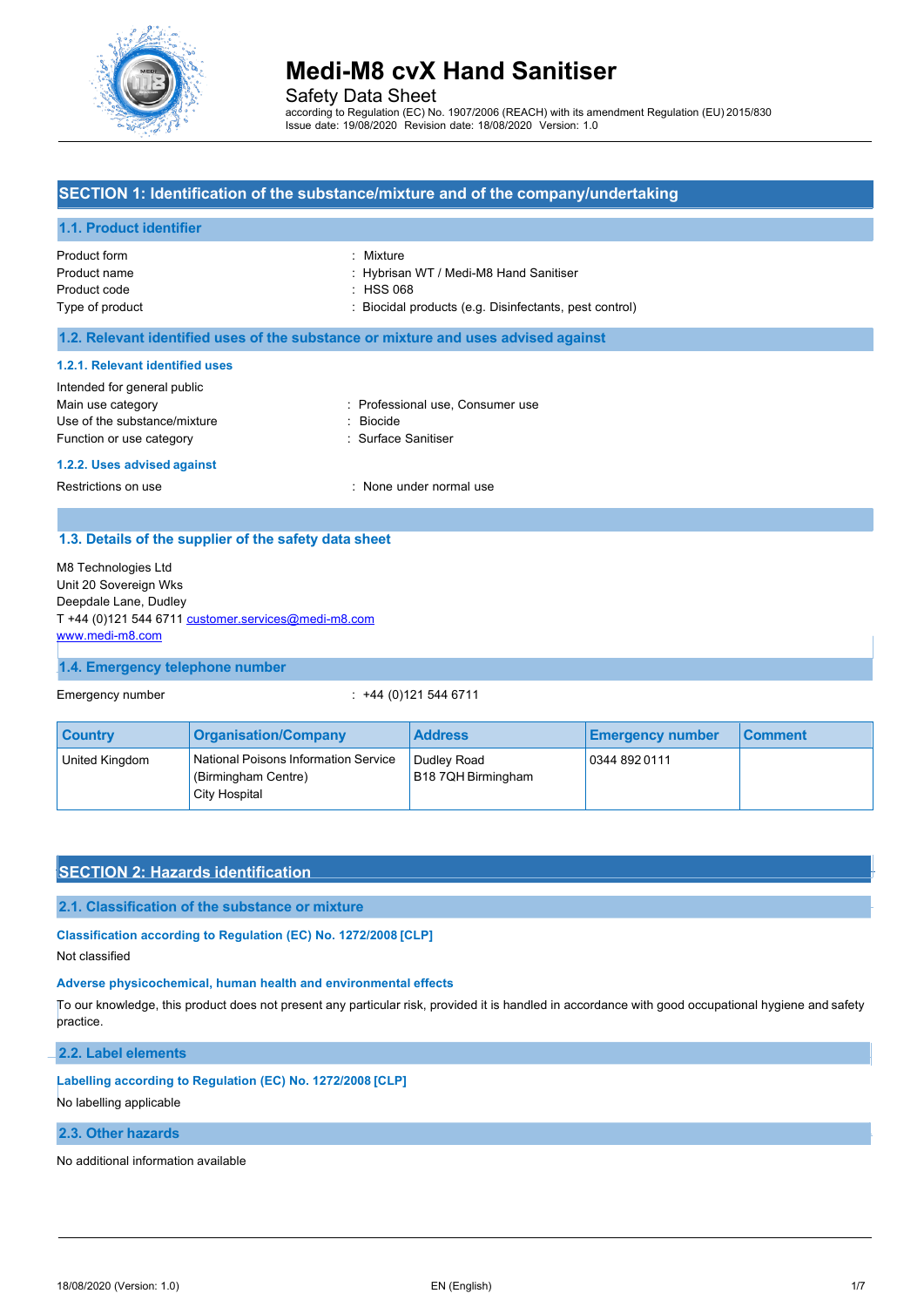Safety Data Sheet according to Regulation (EC) No. 1907/2006 (REACH) with its amendment Regulation (EU) 2015/830

## **SECTION 3: Composition/information on ingredients**

### **3.1. Substances**

Not applicable

**3.2. Mixtures**

This mixture does not contain any substances to be mentioned according to the criteria of section 3.2 of REACH Annex II

| <b>SECTION 4: First aid measures</b>                                                                                                                       |                                                                                                                                                                                                                                                                          |
|------------------------------------------------------------------------------------------------------------------------------------------------------------|--------------------------------------------------------------------------------------------------------------------------------------------------------------------------------------------------------------------------------------------------------------------------|
| 4.1. Description of first aid measures                                                                                                                     |                                                                                                                                                                                                                                                                          |
| First-aid measures after inhalation<br>First-aid measures after skin contact<br>First-aid measures after eye contact<br>First-aid measures after ingestion | : Remove person to fresh air and keep comfortable for breathing.<br>: Adverse effects not expected from this product. If skin irritation occurs: Rinse with water.<br>: Rinse eyes with water as a precaution.<br>: Call a poison center or a doctor if you feel unwell. |
| 4.2. Most important symptoms and effects, both acute and delayed                                                                                           |                                                                                                                                                                                                                                                                          |

No additional information available

**4.3. Indication of any immediate medical attention and special treatment needed**

Treat symptomatically.

| <b>SECTION 5: Firefighting measures</b>                    |                                                                                                                                             |  |  |  |
|------------------------------------------------------------|---------------------------------------------------------------------------------------------------------------------------------------------|--|--|--|
| 5.1. Extinguishing media                                   |                                                                                                                                             |  |  |  |
| Suitable extinguishing media                               | : Water spray. Dry powder. Foam. Carbon dioxide.                                                                                            |  |  |  |
| 5.2. Special hazards arising from the substance or mixture |                                                                                                                                             |  |  |  |
| Hazardous decomposition products in case of fire           | : Toxic fumes may be released.                                                                                                              |  |  |  |
| 5.3. Advice for firefighters                               |                                                                                                                                             |  |  |  |
| Protection during firefighting                             | : Do not attempt to take action without suitable protective equipment. Self-contained<br>breathing apparatus. Complete protective clothing. |  |  |  |

| <b>SECTION 6: Accidental release measures</b>                            |                                                                                                                                                                |  |  |
|--------------------------------------------------------------------------|----------------------------------------------------------------------------------------------------------------------------------------------------------------|--|--|
| 6.1. Personal precautions, protective equipment and emergency procedures |                                                                                                                                                                |  |  |
| 6.1.1. For non-emergency personnel<br>Emergency procedures               | : Ventilate spillage area.                                                                                                                                     |  |  |
| 6.1.2. For emergency responders                                          |                                                                                                                                                                |  |  |
| Protective equipment                                                     | : Do not attempt to take action without suitable protective equipment. For further information<br>refer to section 8: "Exposure controls/personal protection". |  |  |
|                                                                          |                                                                                                                                                                |  |  |
| <b>6.2. Environmental precautions</b>                                    |                                                                                                                                                                |  |  |
| Avoid release to the environment.                                        |                                                                                                                                                                |  |  |
| 6.3. Methods and material for containment and cleaning up                |                                                                                                                                                                |  |  |
| Methods for cleaning up                                                  | : Take up liquid spill into absorbent material.                                                                                                                |  |  |
| Other information                                                        | : Dispose of materials or solid residues at an authorized site.                                                                                                |  |  |
| <b>6.4. Reference to other sections</b>                                  |                                                                                                                                                                |  |  |

For further information refer to section 13.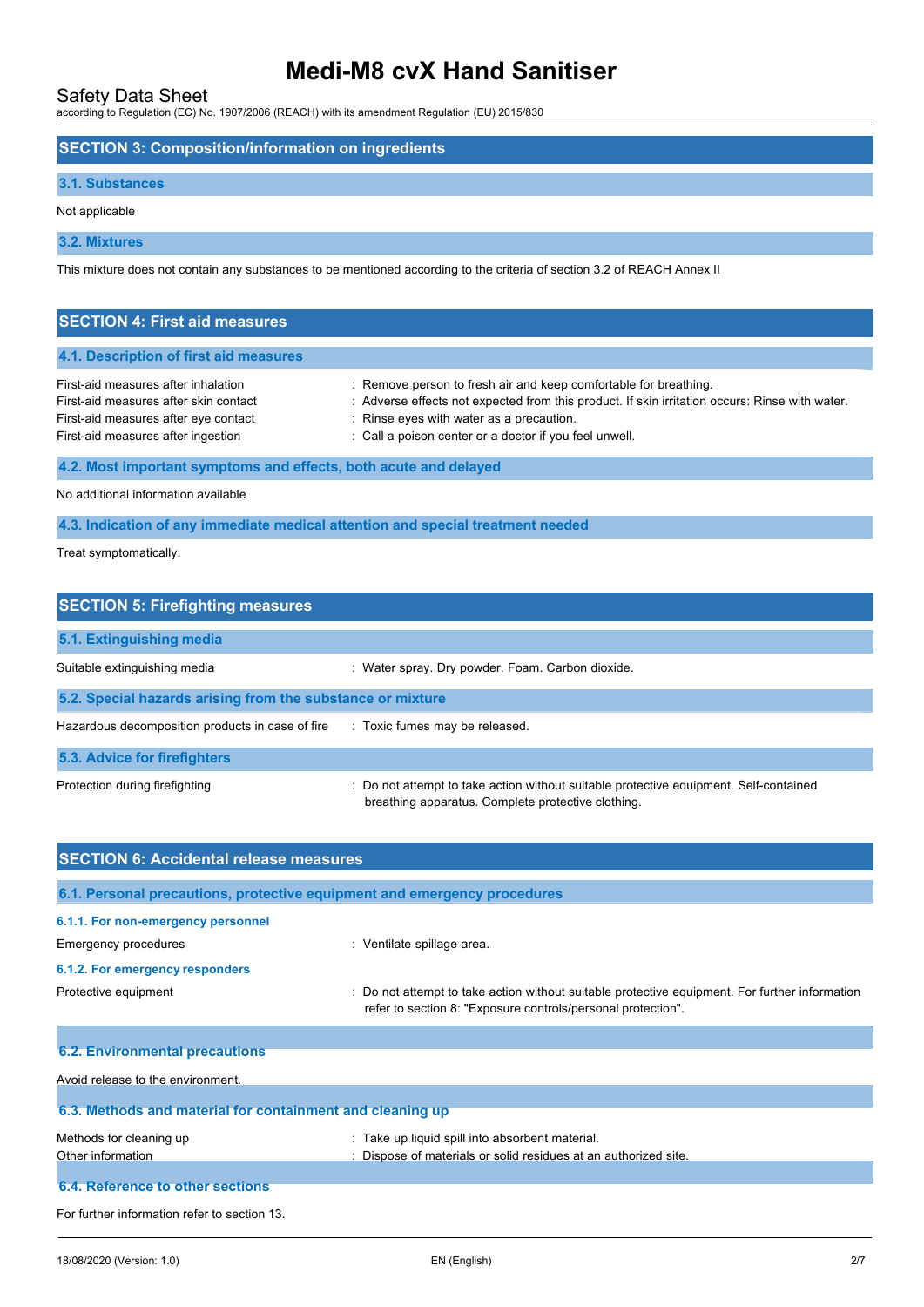## Safety Data Sheet

according to Regulation (EC) No. 1907/2006 (REACH) with its amendment Regulation (EU) 2015/830

| <b>SECTION 7: Handling and storage</b>                            |                                                                                                                                                                                              |  |  |
|-------------------------------------------------------------------|----------------------------------------------------------------------------------------------------------------------------------------------------------------------------------------------|--|--|
| 7.1. Precautions for safe handling                                |                                                                                                                                                                                              |  |  |
| Precautions for safe handling<br>Hygiene measures                 | : Ensure good ventilation of the work station. Wear personal protective equipment.<br>: Do not eat, drink or smoke when using this product. Always wash hands after handling the<br>product. |  |  |
| 7.2. Conditions for safe storage, including any incompatibilities |                                                                                                                                                                                              |  |  |

Storage conditions **Storage conditions** : Store in a dry place. Keep cool. Protect from sunlight.

**7.3. Specific end use(s)**

No additional information available

### **SECTION 8: Exposure controls/personal protection**

#### **8.1. Control parameters**

No additional information available

**8.2. Exposure controls**

#### **Appropriate engineering controls:**

Ensure good ventilation of the work station. Handle in accordance with good industrial hygiene and safety procedures.

#### **Hand protection:**

None necessary.

#### **Eye protection:**

Eye protection not required in normal conditions. Safety glasses

#### **Skin and body protection:**

Wear suitable protective clothing

#### **Respiratory protection:**

No respiratory protection needed under normal use conditions

#### **Personal protective equipment symbol(s):**



#### **Environmental exposure controls:**

Avoid release to the environment.

| <b>SECTION 9: Physical and chemical properties</b>         |                     |  |  |
|------------------------------------------------------------|---------------------|--|--|
| 9.1. Information on basic physical and chemical properties |                     |  |  |
|                                                            |                     |  |  |
| Physical state                                             | : Liguid            |  |  |
| Colour                                                     | : No data available |  |  |
| Odour                                                      | : No data available |  |  |
| Odour threshold                                            | : No data available |  |  |
| рH                                                         | : No data available |  |  |
| Relative evaporation rate (butylacetate=1)                 | : No data available |  |  |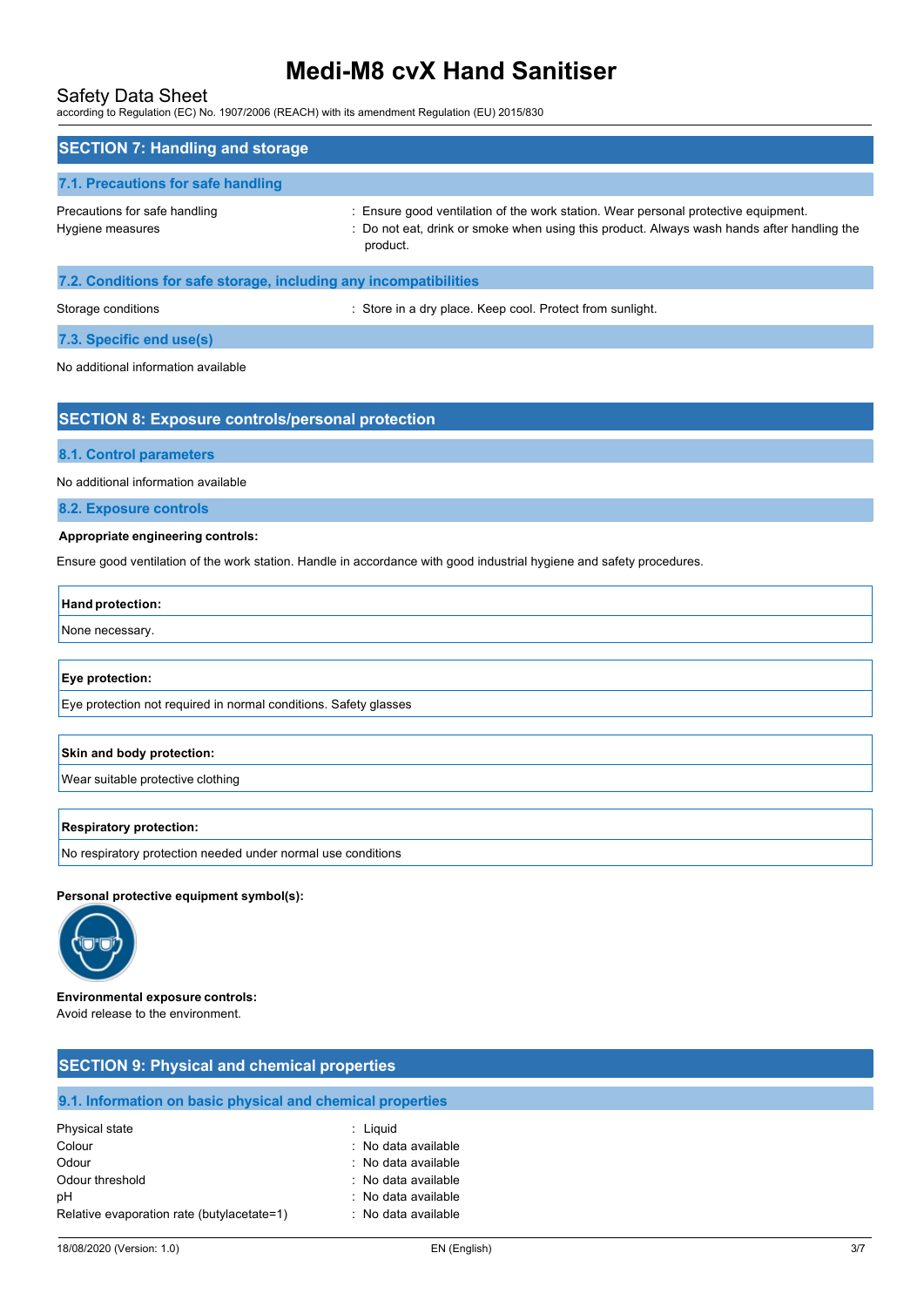# Safety Data Sheet

according to Regulation (EC) No. 1907/2006 (REACH) with its amendment Regulation (EU) 2015/830

| Melting point<br>Freezing point<br>Boiling point<br>Flash point | : Not applicable<br>: No data available<br>: No data available<br>: No data available |
|-----------------------------------------------------------------|---------------------------------------------------------------------------------------|
| Auto-ignition temperature                                       | : No data available                                                                   |
| Decomposition temperature                                       | : No data available                                                                   |
| Flammability (solid, gas)                                       | : Not applicable                                                                      |
| Vapour pressure                                                 | : No data available                                                                   |
| Relative vapour density at 20 °C                                | : No data available                                                                   |
| Relative density                                                | : No data available                                                                   |
| Solubility                                                      | : No data available                                                                   |
| Partition coefficient n-octanol/water (Log Pow)                 | : No data available                                                                   |
| Viscosity, kinematic                                            | : No data available                                                                   |
| Viscosity, dynamic                                              | : No data available                                                                   |
| <b>Explosive properties</b>                                     | : No data available                                                                   |
| Oxidising properties                                            | : No data available                                                                   |
| <b>Explosive limits</b>                                         | : No data available                                                                   |

#### **9.2. Other information**

No additional information available

# **SECTION 10: Stability and reactivity**

#### **10.1. Reactivity**

The product is non-reactive under normal conditions of use, storage and transport.

#### **10.2. Chemical stability**

Stable under normal conditions.

**10.3. Possibility of hazardous reactions**

No dangerous reactions known under normal conditions of use.

**10.4. Conditions to avoid**

None under recommended storage and handling conditions (see section 7).

**10.5. Incompatible materials**

No additional information available

#### **10.6. Hazardous decomposition products**

Under normal conditions of storage and use, hazardous decomposition products should not be produced.

| <b>SECTION 11: Toxicological information</b> |                  |  |
|----------------------------------------------|------------------|--|
| 11.1. Information on toxicological effects   |                  |  |
| Acute toxicity (oral)                        | : Not classified |  |
| Acute toxicity (dermal)                      | : Not classified |  |
| Acute toxicity (inhalation)                  | : Not classified |  |
| Skin corrosion/irritation                    | : Not classified |  |
| Serious eye damage/irritation                | : Not classified |  |
| Respiratory or skin sensitisation            | : Not classified |  |
| Germ cell mutagenicity                       | : Not classified |  |
| Carcinogenicity                              | : Not classified |  |
| Reproductive toxicity                        | : Not classified |  |
| STOT-single exposure                         | : Not classified |  |
|                                              |                  |  |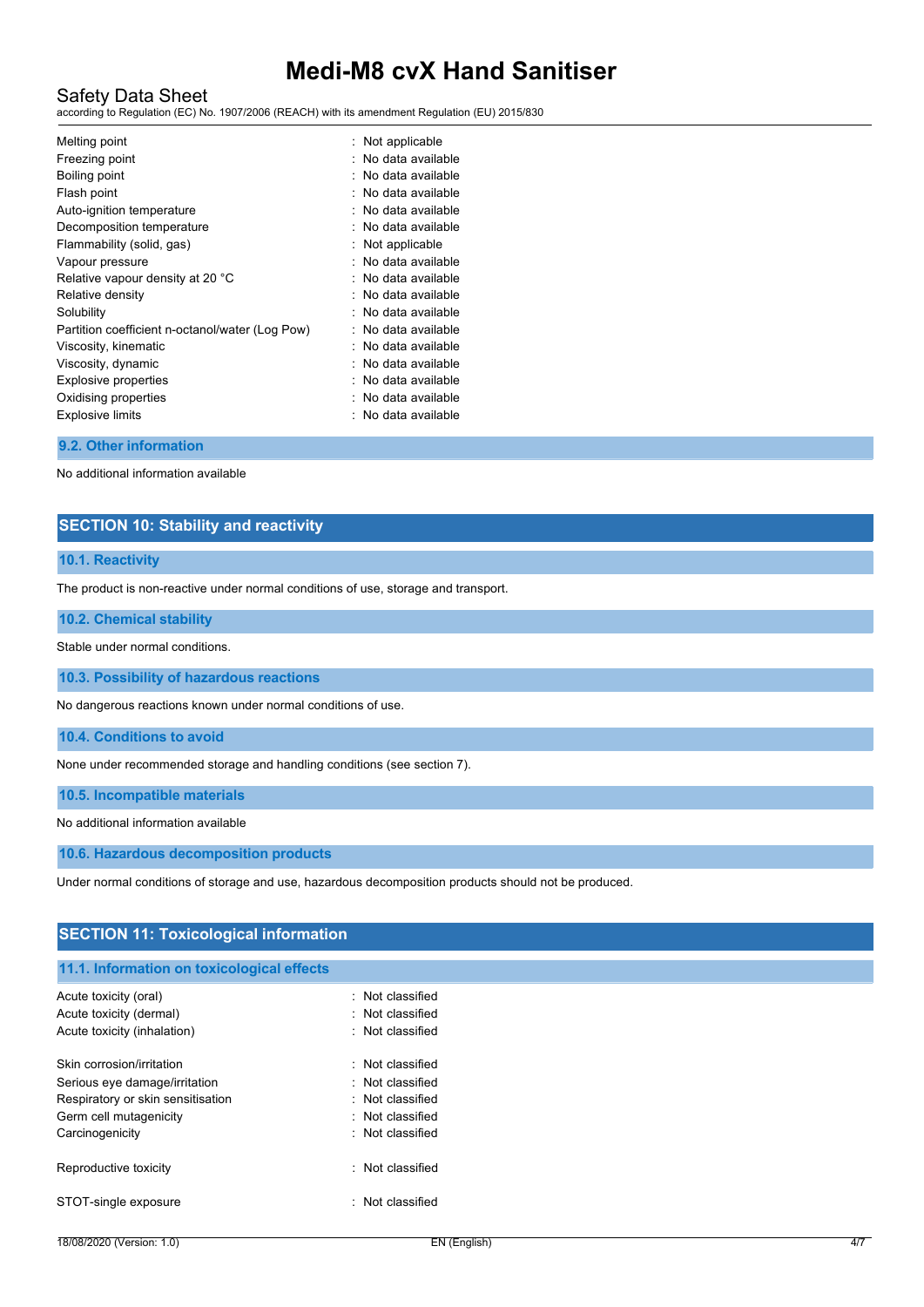Safety Data Sheet according to Regulation (EC) No. 1907/2006 (REACH) with its amendment Regulation (EU) 2015/830

| STOT-repeated exposure | : Not classified |
|------------------------|------------------|
| Aspiration hazard      | : Not classified |

| <b>SECTION 12: Ecological information</b>                                                                                                                                  |                                                                                                                                                                    |  |  |  |
|----------------------------------------------------------------------------------------------------------------------------------------------------------------------------|--------------------------------------------------------------------------------------------------------------------------------------------------------------------|--|--|--|
| 12.1. Toxicity                                                                                                                                                             |                                                                                                                                                                    |  |  |  |
| Ecology - general<br>Hazardous to the aquatic environment, short-term<br>(acute)<br>Hazardous to the aquatic environment, long-term<br>(chronic)<br>Not rapidly degradable | : The product is not considered harmful to aquatic organisms nor to cause long-term adverse<br>effects in the environment.<br>: Not classified<br>: Not classified |  |  |  |
| 12.2. Persistence and degradability                                                                                                                                        |                                                                                                                                                                    |  |  |  |
| No additional information available                                                                                                                                        |                                                                                                                                                                    |  |  |  |
| 12.3. Bioaccumulative potential                                                                                                                                            |                                                                                                                                                                    |  |  |  |
| No additional information available                                                                                                                                        |                                                                                                                                                                    |  |  |  |
| 12.4. Mobility in soil                                                                                                                                                     |                                                                                                                                                                    |  |  |  |
| No additional information available                                                                                                                                        |                                                                                                                                                                    |  |  |  |
| 12.5. Results of PBT and vPvB assessment                                                                                                                                   |                                                                                                                                                                    |  |  |  |
| No additional information available                                                                                                                                        |                                                                                                                                                                    |  |  |  |
| 12.6. Other adverse effects                                                                                                                                                |                                                                                                                                                                    |  |  |  |
| No additional information available                                                                                                                                        |                                                                                                                                                                    |  |  |  |

# **SECTION 13: Disposal considerations**

| 13.1. Waste treatment methods |
|-------------------------------|
|                               |

Waste treatment methods : Dispose of contents/container in accordance with licensed collector's sorting instructions.

# **SECTION 14: Transport information**

|                                  |                | <b>IATA</b>    |                | <b>RID</b>     |
|----------------------------------|----------------|----------------|----------------|----------------|
| <b>ADR</b>                       | <b>IMDG</b>    |                | <b>ADN</b>     |                |
| 14.1. UN number                  |                |                |                |                |
| Not applicable                   | Not applicable | Not applicable | Not applicable | Not applicable |
| 14.2. UN proper shipping name    |                |                |                |                |
| Not applicable                   | Not applicable | Not applicable | Not applicable | Not applicable |
| 14.3. Transport hazard class(es) |                |                |                |                |
| Not applicable                   | Not applicable | Not applicable | Not applicable | Not applicable |
| 14.4. Packing group              |                |                |                |                |
| Not applicable                   | Not applicable | Not applicable | Not applicable | Not applicable |
| 14.5. Environmental hazards      |                |                |                |                |
| Not applicable                   | Not applicable | Not applicable | Not applicable | Not applicable |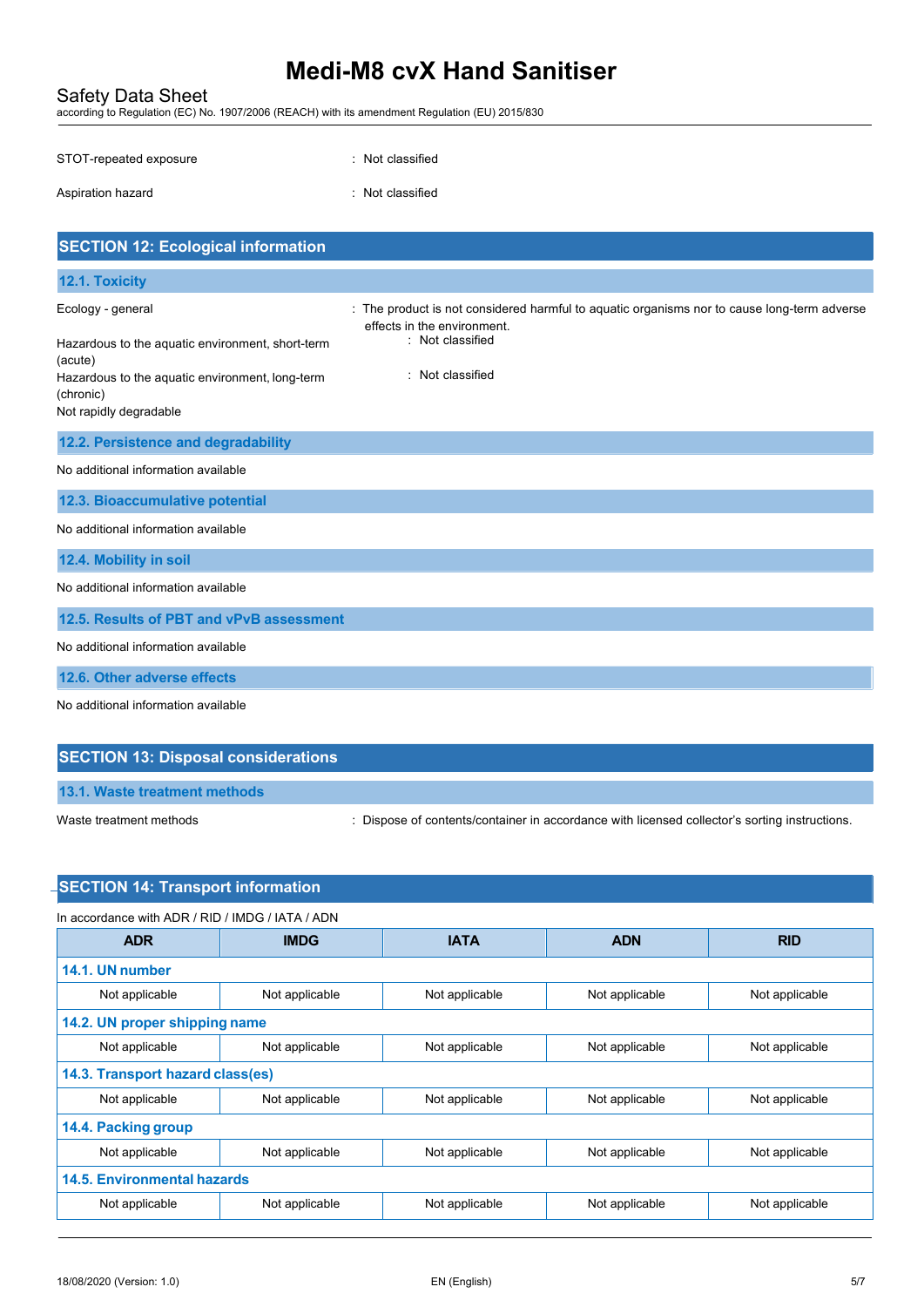### Safety Data Sheet

according to Regulation (EC) No. 1907/2006 (REACH) with its amendment Regulation (EU) 2015/830

#### No supplementary information available

#### **14.6. Special precautions for user**

**Overland transport** Not applicable **Transport by sea** Not applicable **Airtransport** Not applicable **Inland waterway transport** Not applicable **Rail transport** Not applicable

**14.7. Transport in bulk according to Annex II of Marpol and the IBC Code**

#### Not applicable

## **SECTION 15: Regulatory information**

**15.1. Safety, health and environmental regulations/legislation specific for the substance or mixture**

#### **15.1.1. EU-Regulations**

Contains no REACH substances with Annex XVII restrictions

Contains no substance on the REACH candidate list

Contains no REACH Annex XIV substances

Contains no substance subject to Regulation (EU) No 649/2012 of the European Parliament and of the Council of 4 July 2012 concerning the export and import of hazardous chemicals.

Contains no substance subject to Regulation (EU) No 2019/1021 of the European Parliament and of the Council of 20 June 2019 on persistent organic pollutants

#### **Regulation (EU) No 528/2012 concerning the making available on the market and use of biocidal products**

| This product contains biocidal products |         |
|-----------------------------------------|---------|
| Type of product (Biocide)               | $\cdot$ |
| Authorisation number                    |         |

#### **15.1.2. National regulations**

No additional information available

**15.2. Chemical safety assessment**

No chemical safety assessment has been carried out

## **SECTION 16: Other information**

| <b>Abbreviations and acronyms:</b> |                                                                                                 |  |
|------------------------------------|-------------------------------------------------------------------------------------------------|--|
| <b>ADN</b>                         | European Agreement concerning the International Carriage of Dangerous Goods by Inland Waterways |  |
| <b>ADR</b>                         | European Agreement concerning the International Carriage of Dangerous Goods by Road             |  |
| ATE                                | <b>Acute Toxicity Estimate</b>                                                                  |  |
| <b>BLV</b>                         | <b>Biological limit value</b>                                                                   |  |
| CAS-No.                            | Chemical Abstract Service number                                                                |  |
| <b>CLP</b>                         | Classification Labelling Packaging Regulation; Regulation (EC) No 1272/2008                     |  |
| <b>DMEL</b>                        | Derived Minimal Effect level                                                                    |  |
| <b>DNEL</b>                        | Derived-No Effect Level                                                                         |  |
| <b>EC50</b>                        | Median effective concentration                                                                  |  |